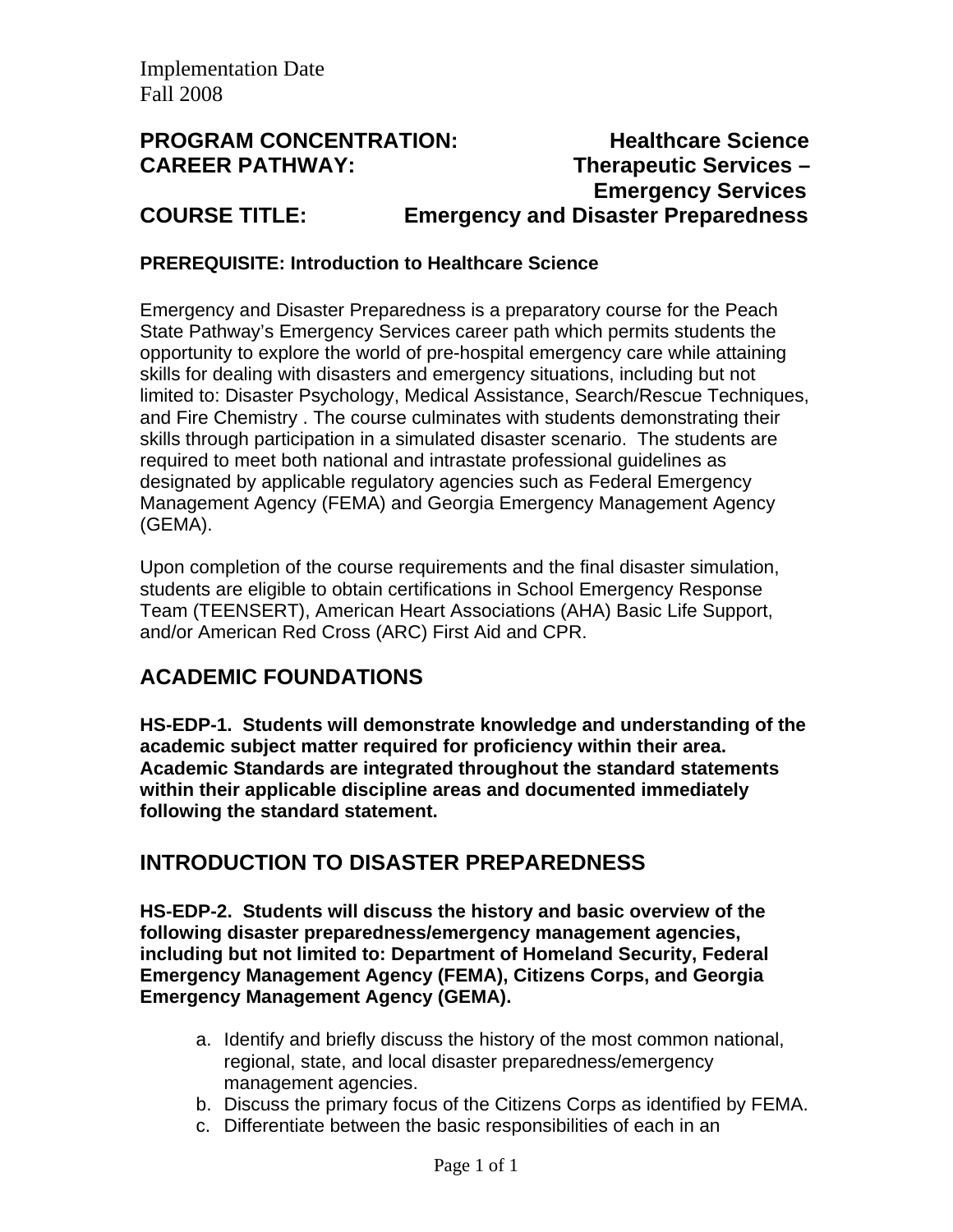> emergency/disaster situation: Citizens Emergency Response Team Member, Medical Reserve Corps Representative, First Responders, and Emergency Medical Technicians.

# **CARDIOPULMONARY RESUSCITATION**

*Completion of this standard will enable students to obtain certifications in the American Heart Association (AHA) Basic Life Support and/or American Red Cross (ARC) CPR.*

### **HS-EDP-3. Students will demonstrate the steps of Basic Life Support (BLS).**

- a. Demonstrate cardiopulmonary resuscitation on an infant, a child, and an adult (simulate using manikins).
- b. Utilize personal protective devices and the use of standard precautions for disease prevention.
- c. Identify when cardiopulmonary resuscitation may be discontinued once it has been initiated.
- d. Demonstrate the application, operation, and maintenance of an automated external defibrillator trainer.

# **DISASTER PREPAREDNESS**

**HS-EDP-4. Students will identify the types of hazards most likely to affect his/her home and community and describe steps to prepare for emergencies.** 

- a. Define a disaster and who makes up the response workforce.
- b. Analyze the potential effect of extreme emergencies and disasters on infrastructures, including but not limited to transportation, electrical service, telephone communication, fuel, food, water, shelter, and emergency services.
- c. Identify potentially hazardous conditions in the various types of structures and their contents during a disaster.
- d. Evaluate the steps to reduce the risk of damage from hazards that threaten your area.
- e. Demonstrate preparing the home, school, workplace, and community in advance to minimize disaster repercussions, including but not limited to assembling a disaster supply kit, developing a disaster plan, and designating a safe room.
- f. Understand the difference between evacuation versus sheltering in place.
- g. Understand the laws that protect disaster workers from liability.

# **FIRE CHEMISTRY**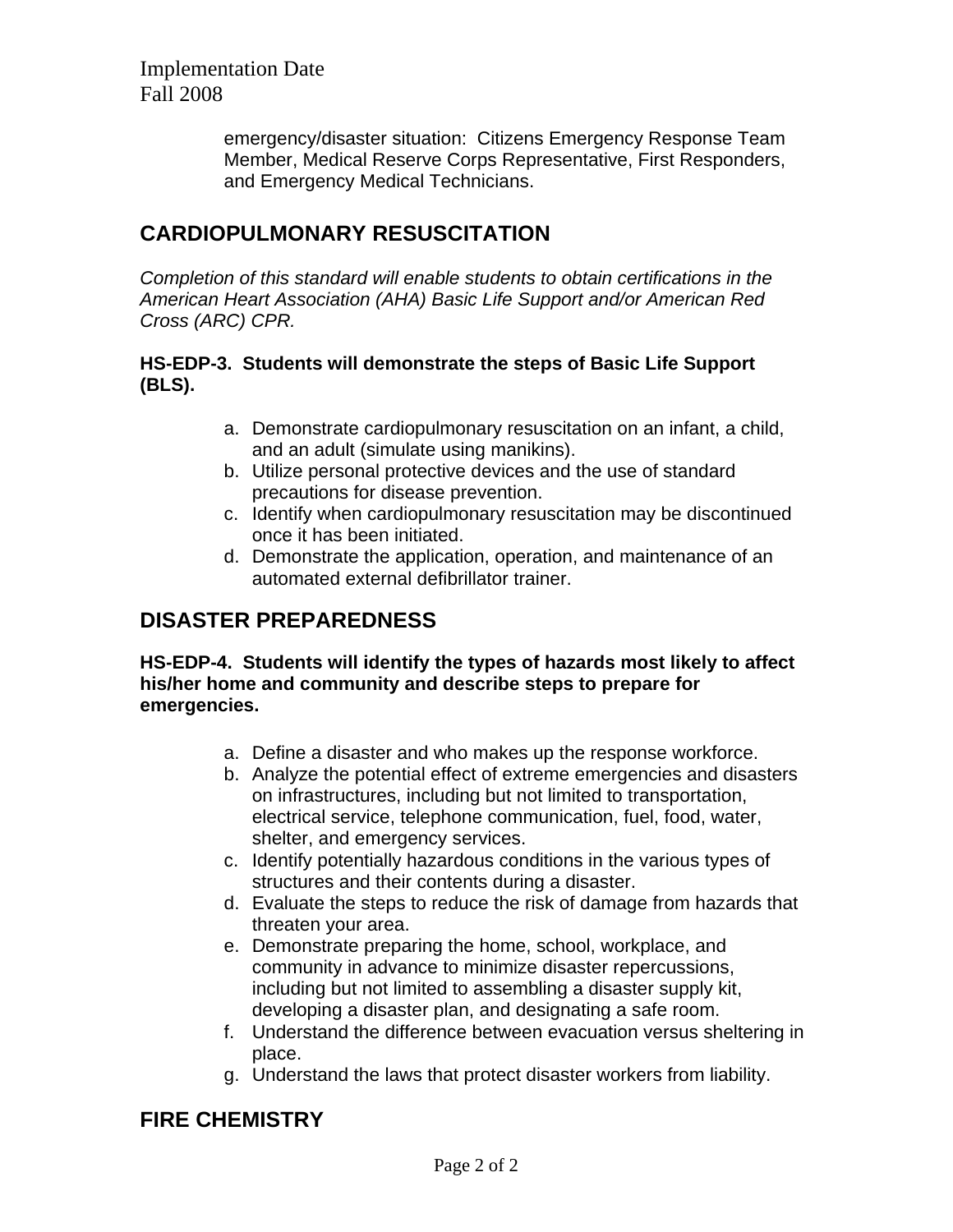### **HS-EDP-5. Students will understand the various origins of fires, classes of fires, and the correct means to extinguish each type of fire.**

- a. Explain the role that individuals play in fire safety.
- b. Identify and reduce potential fire risks in the home, school, and workplace.
- c. Conduct a basic size-up for a fire emergency.
- d. Understand minimum safety precautions, including safety equipment and utility control.
- e. Identify locations of hazardous materials in the home and reduce the risk from hazardous materials in the home.
- f. Extinguish small fires using a fire extinguisher.

# **DISASTER MEDICAL ASSISTANCE**

*Completion of this standard will enable students to obtain AHA or ARC First Aid certification.*

### **HS-EDP-6. Students will demonstrate the ability to identify and treat injuries of victims in a disaster or emergency situation.**

- a. Identify the "killers" (airway obstruction, bleeding, shock).
- b. Apply techniques for opening the airway, controlling bleeding, and treating for shock.
- c. Conduct triage under simulated disaster conditions.
- d. Take appropriate sanitation measures to protect the public health.
- e. Perform head-to-toe patient assessments.
- f. Apply splints to suspected fractures and sprains and employ basic treatments for other wounds.

# **BASIC SEARCH AND RESCUE OPERATIONS**

**HS-EDP-7. Students will analyze the components of an effective search and rescue operation (size-up, search, and rescue) including the methods/techniques that rescuers can use to locate and safely remove victims.** 

- a. Identify size-up requirements for potential search and rescue situations.
- b. Describe the most common techniques for searching a structure.
- c. Distinguish between simple and complex access.
- d. Demonstrate the use of safe techniques for debris removal and victim extrication, including but not limited to: the use fulcrums and leverage, cribbing techniques, and victim transportation maneuvers.
- e. Describe methods to protect rescuers during search and rescue operations.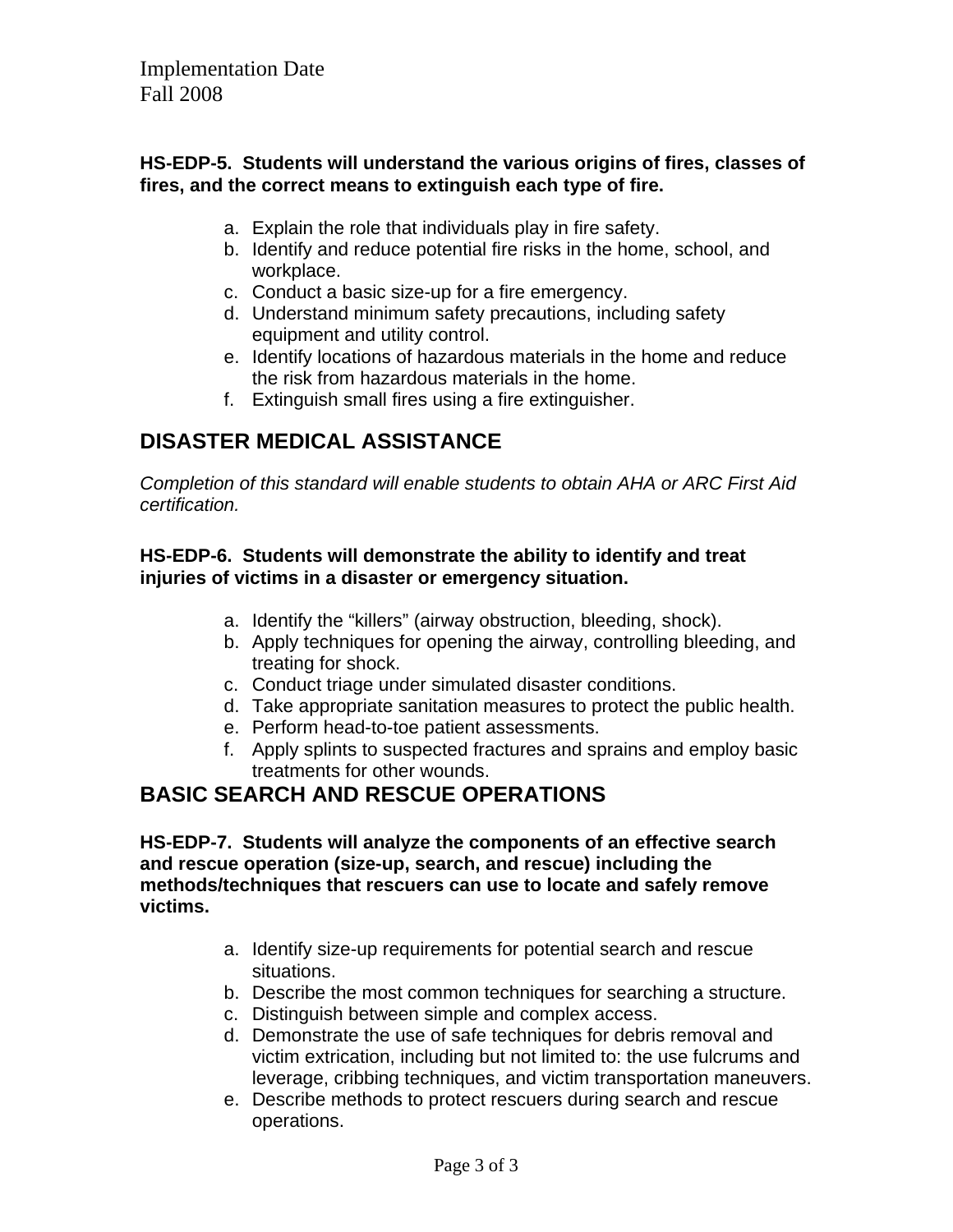- f. Understand the role that maps and Global Positioning Systems (GPS) play in search and rescue operation.
- g. Demonstrate proper communication with both emergency dispatch (911) and other rescuers.

## *ACADEMIC STANDARDS:*

*MM2P1. Students will solve problems using appropriate technology.* 

*MM2P4. Students will make connections among mathematical ideas and to other disciplines***.** 

*MM2P5. Students will represent mathematics in multiple ways.* 

# **DISASTER PSYCHOLOGY**

**HS-EDP-8. Students will evaluate techniques for managing intra-personal reactions to emergency/disaster situations to assist in effectively meeting the needs of the victims and rescuers.** 

- a. Describe the disaster and post-disaster emotional environment.
- b. Describe the steps that rescuers can take to relieve personal stress and the stress of disaster survivors.

## **TERRORISM AWARENESS**

### **HS-EDP-9. Students will define terrorism and identify common terrorist goals.**

- a. Identify potential targets in the community.
- b. Discuss operating procedures for a terrorist incident.
- c. Identify the most commonly used terrorist weapons.
- d. Discuss the B-NICE indicators and the cues that help to identify when a terrorist attack has occurred.
- e. Describe the actions to take following a suspected terrorist incident.

#### *ACADEMIC STANDARDS: The following academic standards are integrated throughout the HS-EDP Standards.*

*SAP1. Students will analyze anatomical structures in relationship to their physiological functions.* 

*SAP2. Students will analyze the interdependence of the integumentary, skeletal, and muscular systems as these relate to the protection, support and movement of the human body.*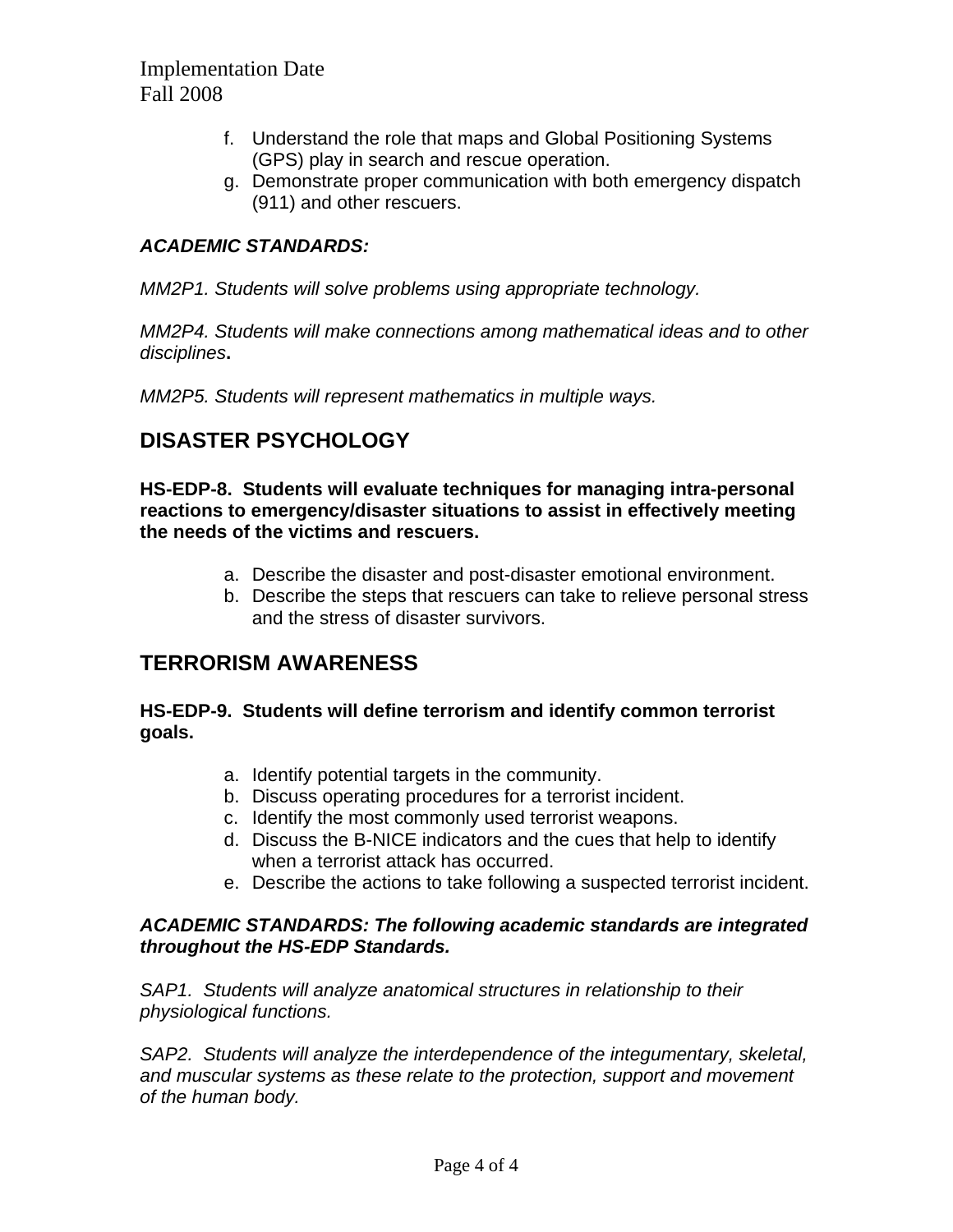*SAP3. Students will assess the integration and coordination of body functions and their dependence on the endocrine and nervous systems to regulate physiological activities.*

*SAP4. Students will analyze the physical, chemical, and biological properties of process systems as these relate to transportation, absorption and excretion, including the cardiovascular, respiratory, digestive, excretory and immune systems.*

*SAP5. Students will analyze the role of the reproductive system as it pertains to the growth and development of humans.*

*ELA10C. The student demonstrates understanding and control of the rules of the English language, realizing that usage involves the appropriate application of conventions and grammar in both written and spoken formats.* 

## **CTAE Foundation Skills**

The Foundation Skills for Career, Technical and Agricultural Education (CTAE) are critical competencies that students pursuing any career pathway should exhibit to be successful. As core standards for all career pathways in all program concentrations, these skills link career, technical and agricultural education to the state's academic performance standards.

The CTAE Foundation Skills are aligned to the foundation of the U. S. Department of Education's 16 Career Clusters. Endorsed by the National Career Technical Education Foundation (NCTEF) and the National Association of State Directors of Career Technical Education Consortium (NASDCTEc), the foundation skills were developed from an analysis of all pathways in the sixteen occupational areas. These standards were identified and validated by a national advisory group of employers, secondary and postsecondary educators, labor associations, and other stakeholders. The Knowledge and Skills provide learners a broad foundation for managing lifelong learning and career transitions in a rapidly changing economy.

**CTAE-FS-1 Technical Skills:** Learners achieve technical content skills necessary to pursue the full range of careers for all pathways in the program concentration.

**CTAE-FS-2 Academic Foundations:** Learners achieve state academic standards at or above grade level.

**CTAE-FS-3 Communications:** Learners use various communication skills in expressing and interpreting information.

**CTAE-FS-4 Problem Solving and Critical Thinking:** Learners define